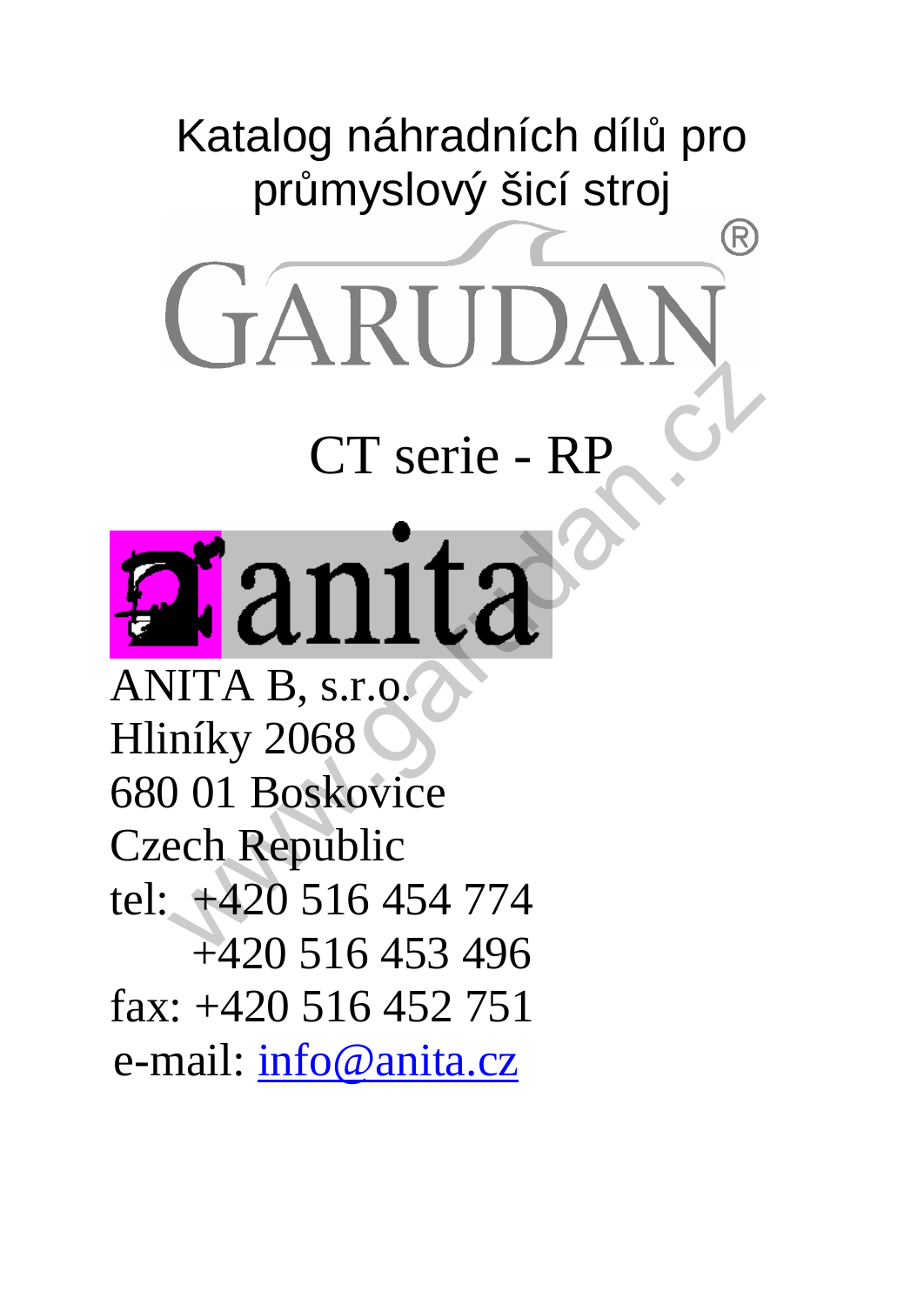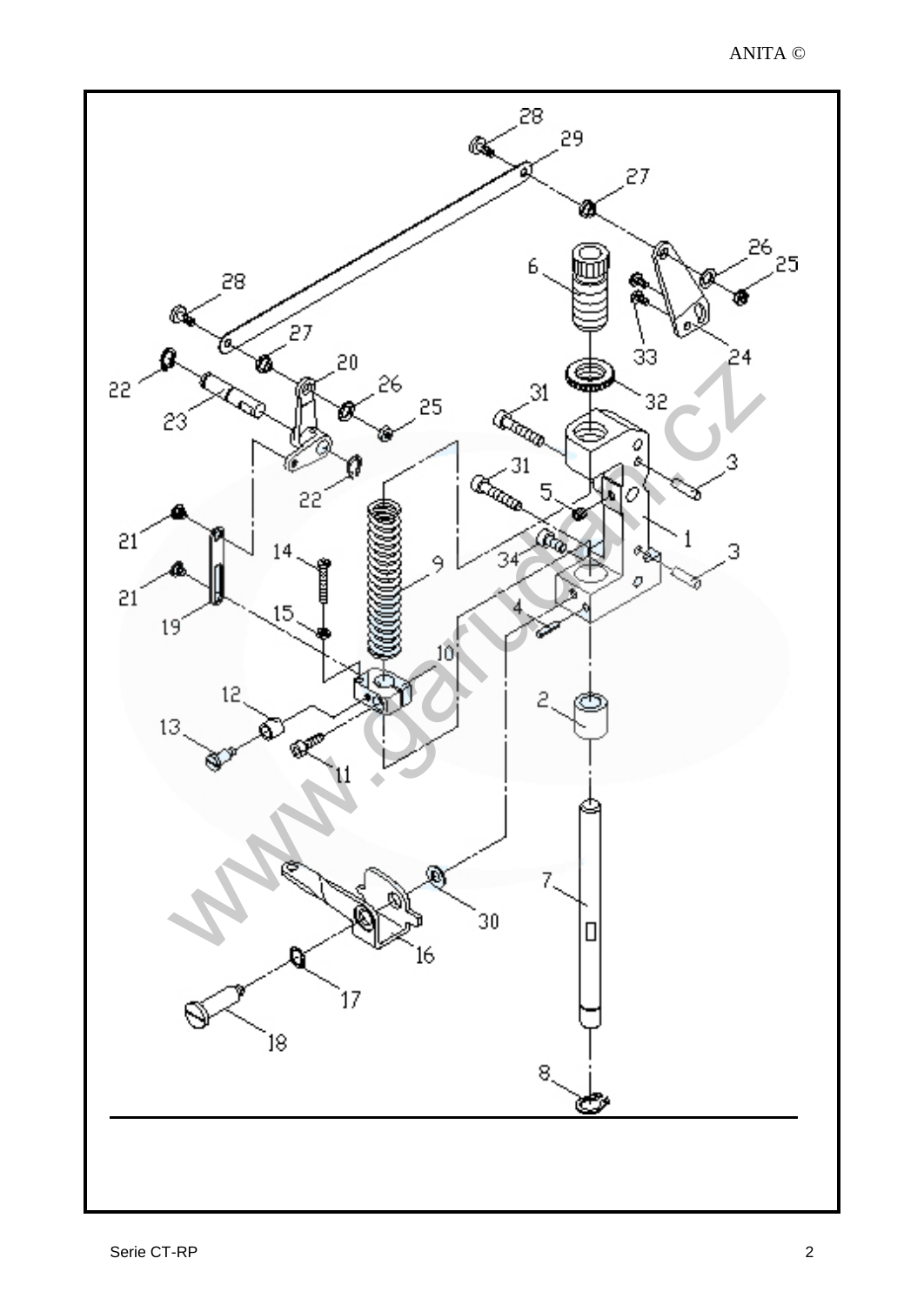| 1.RP-1 Odtahový válec (1) |                |                                        |                |  |  |  |
|---------------------------|----------------|----------------------------------------|----------------|--|--|--|
| <b>Pozice</b>             | <b>JKPOV</b>   | <b>Popis</b>                           | Počet          |  |  |  |
| 1                         | 4RP0010101     | <b>Upper Feed Roller Bracket</b>       | 1              |  |  |  |
| $\overline{2}$            | 4RP0010102     | <b>Roller Press Bar Bushing</b>        | 1              |  |  |  |
| 3                         | 4RP0010103     | <b>Knock Pin</b>                       | $\overline{2}$ |  |  |  |
| 4                         | 90SP0420       | <b>Stop Pin</b>                        | 1              |  |  |  |
| 5                         | 8MN06400500A   | Screw (CT0513 M6-1*5)                  | 1              |  |  |  |
| 6                         | 4RP0010106     | <b>Spring Regulator</b>                | 1              |  |  |  |
| 7                         | 4RP0010107     | <b>Upper Feed Rrller Press Bar</b>     | 1              |  |  |  |
| 8                         | 90ER0100       | <b>Retaining Ring</b>                  | 1              |  |  |  |
| 9                         | 4RP0010109     | <b>Roller Press Spring</b>             |                |  |  |  |
| 10                        | 4RP0010110     | <b>Roller Press Bar Bracket</b>        | 1              |  |  |  |
| 11                        | 8MM05321609A   | Screw (RP0111 M5-0.8*16)               | 1              |  |  |  |
| 12                        | 4RP0010112     | <b>Lifting Lever Sleeve</b>            | 1              |  |  |  |
| 13                        | 8SB44401510E   | Stud (RP0113 11/64"-40*14.6)           | 1              |  |  |  |
| 14                        | 8SB44403006A   | Screw (RP0114 11/64"*30)               | 1              |  |  |  |
| 15                        | 8SA44400307A   | Nut (SH0914 11/64"-40*2.5)             | 1              |  |  |  |
| 16                        | 4RP0010116     | <b>Upper Feed Roller Lifting Lever</b> | 1              |  |  |  |
| 17                        | 90WW105        | <b>Corrugated Washer</b>               | 1              |  |  |  |
| 18                        | 8MB06403516E   | Stud (RP0118 M6-1*35)                  | 1              |  |  |  |
| 19                        | 4RP0010119     | <b>Lifter Connecting Plate</b>         | 1              |  |  |  |
| 20                        | 4RP0010120     | <b>Right Upper Feed Roller Arm</b>     | 1              |  |  |  |
| 21                        | 8SB48320510G   | Screw (RP0121 3/16"-32*5)              | $\overline{2}$ |  |  |  |
| 22                        | <b>90ER080</b> | <b>Retaining Ring</b>                  | 1              |  |  |  |
| 23                        | 4RP0010123     | <b>Upper Feed Roller Lifter Pin</b>    | 1.             |  |  |  |
| 24                        | 4RP0010124     | Left Upper Feed Roller Arm             | 1              |  |  |  |
| 25                        | 8SA44400307A   | Nut (SH0914 11/64"*2.5)                | $\overline{2}$ |  |  |  |
| 26                        | 4RP0010126     | Washer                                 | $\overline{2}$ |  |  |  |
| 27                        | 4RP0010127     | <b>Spacer</b>                          | $\overline{2}$ |  |  |  |
| 28                        | 8SB44401110B   | Screw (RP0128 11/64"-40*11)            | $\overline{2}$ |  |  |  |
| 29                        | 4RP0010129     | <b>Lifter Connecting Plate</b>         | 1              |  |  |  |
| 30                        | 2100000645     | Washer                                 | 1.             |  |  |  |
| 31                        | 8MM06403210B   | Screw (RP0131 M6-1*32)                 | $\overline{2}$ |  |  |  |
| 32                        | 4RP0010132     | <b>Nut</b>                             | 1.             |  |  |  |
| 33                        | 8MC95300808E   | Screw (CT0138 M4.5-0.75*8)             | $\overline{2}$ |  |  |  |
| 34                        | 8MM06401210A   | Screw (FT1103 M6-1*12)                 | 1              |  |  |  |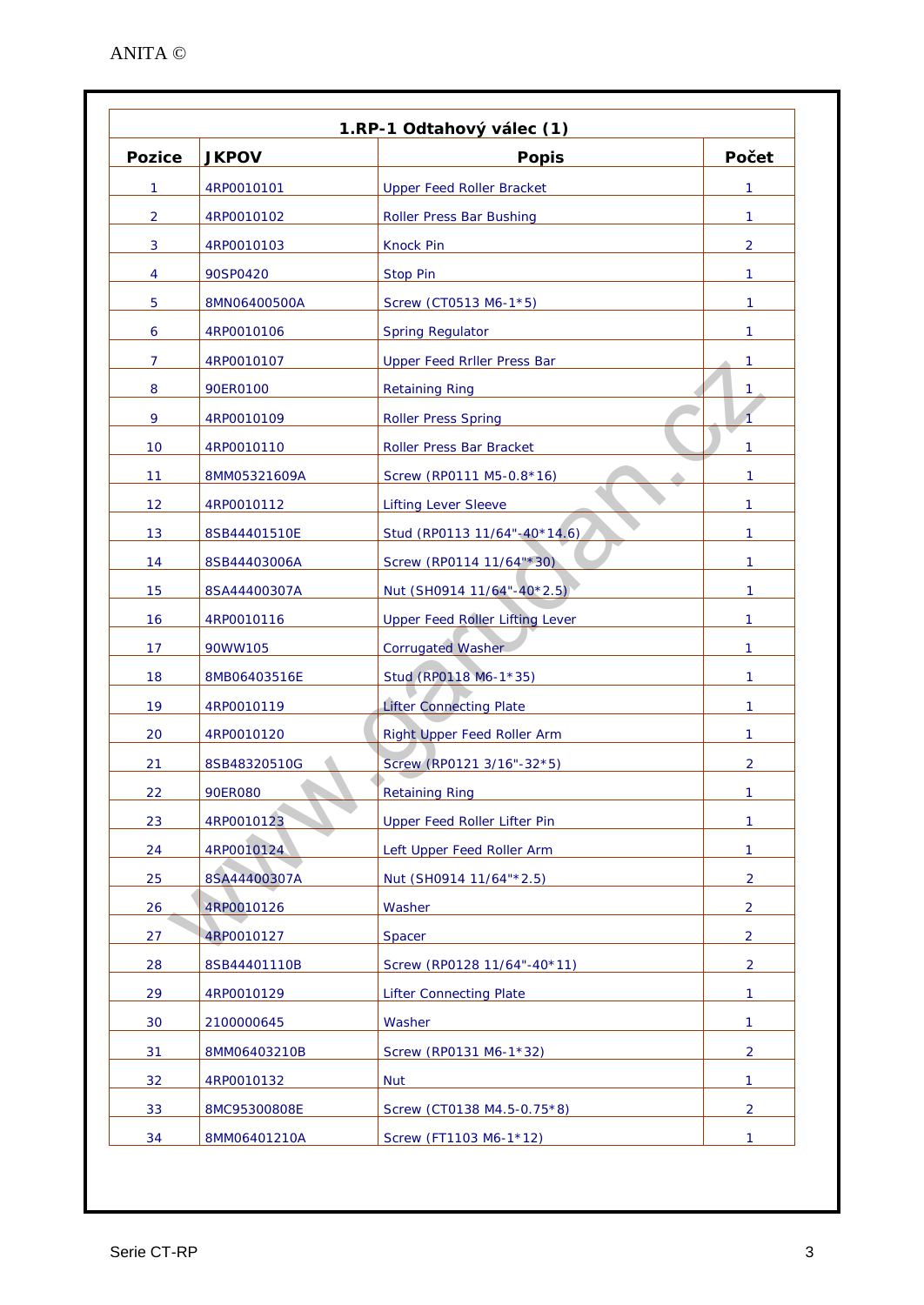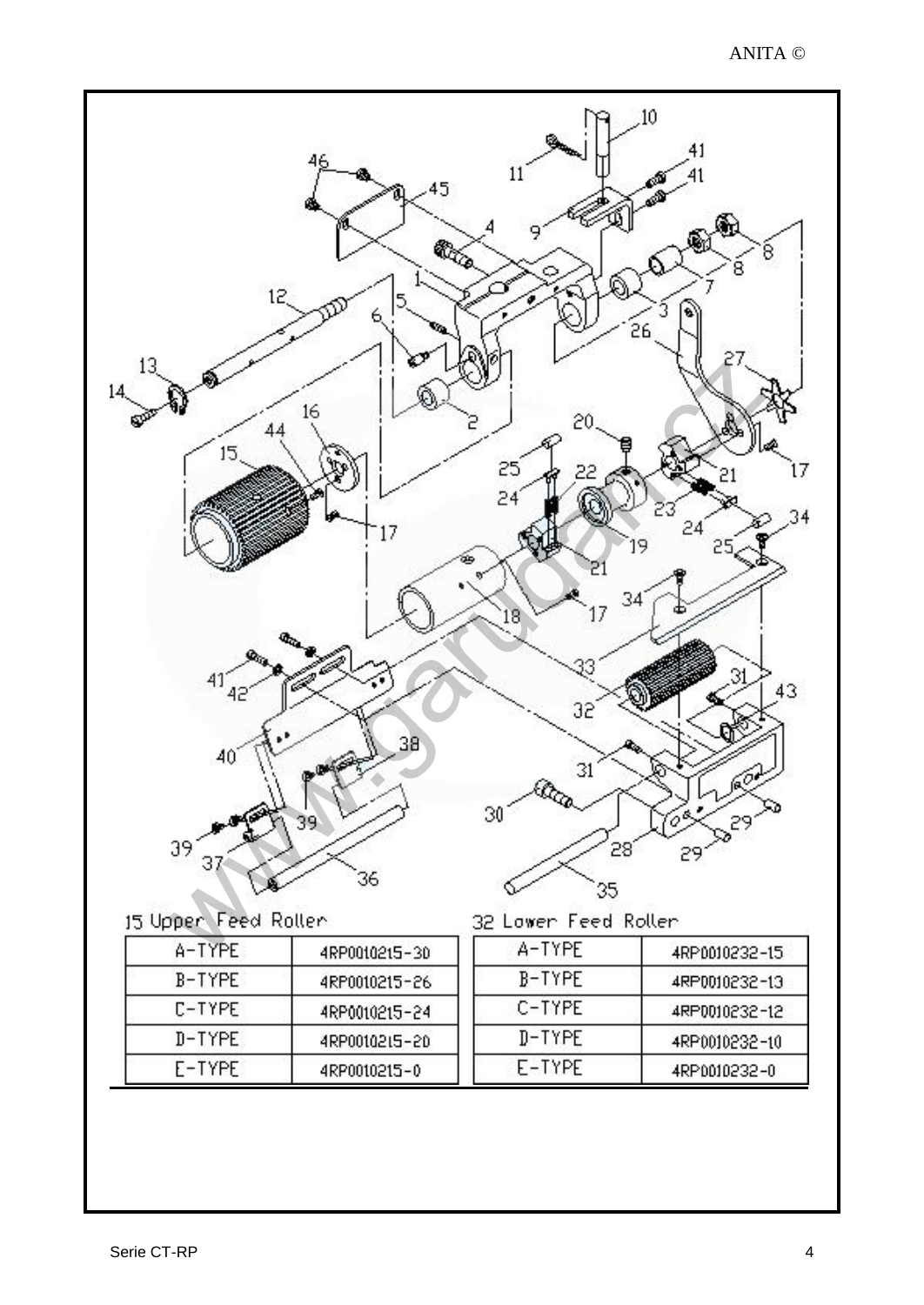| 2.RP-1Odtahový válec (2) |                     |                                           |                         |  |  |  |
|--------------------------|---------------------|-------------------------------------------|-------------------------|--|--|--|
| <b>Pozice</b>            | <b>JKPOV</b>        | <b>Popis</b>                              | Počet                   |  |  |  |
| 1                        | 4RP0010201          | <b>Upper Feed RollerYoke</b>              | 1                       |  |  |  |
| $\overline{2}$           | 4RP0010202          | Left Clutch Driving Shaft Bushing         | 1                       |  |  |  |
| 3                        | 4RP0010203          | <b>Right Clutch Driving Shaft Bushing</b> | 1                       |  |  |  |
| 4                        | 8MM06402010A        | <b>Screw</b>                              | 1                       |  |  |  |
| 5                        | 8MN04280400A        | <b>Screw</b>                              | $\overline{\mathbf{2}}$ |  |  |  |
| 6                        | 4RP0010206          | <b>Stop Pin</b>                           | 1                       |  |  |  |
| $\overline{7}$           | 4RP0010207          | <b>Clutch Tension Sleeve</b>              | 1                       |  |  |  |
| 8                        | 8MA08500613A        | <b>Nut</b>                                | $\overline{2}$          |  |  |  |
| 9                        | 4RP0010209          | <b>Yoke Guide</b>                         | 1                       |  |  |  |
| 10                       | 4RP0010210          | <b>Yoke Pin</b>                           | 1                       |  |  |  |
| 11                       | 4RP0010211          | <b>Cotter Pin</b>                         | 1                       |  |  |  |
| 12                       | 4RP0010212          | <b>Clutch Driving Shaft</b>               | 1                       |  |  |  |
| 13                       | 90ER090             | <b>Retaining Ring</b>                     | 1                       |  |  |  |
| 14                       | 8MB05321008K        | <b>Screw</b>                              | 1                       |  |  |  |
| 15                       | $\omega_{\rm{eff}}$ | <b>Upper Feed Roller</b>                  | 1                       |  |  |  |
| 16                       | 4RP0010216          | <b>Clutch Cheek Plate</b>                 | 1                       |  |  |  |
| 17                       | 8SF36400606A        | <b>Screw</b>                              | 9                       |  |  |  |
| 18                       | 4RP0010218          | <b>Clutch Sleeve</b>                      | 1                       |  |  |  |
| 19                       | 4RP0010219          | <b>Clutch Spacer</b>                      | 1                       |  |  |  |
| 20                       | 8MM06400600A        | <b>Screw</b>                              | 1                       |  |  |  |
| 21                       | 4RP0010221          | Clutch                                    | $\overline{2}$          |  |  |  |
| 22                       | 4RP0010222          | <b>Clutch Spring</b>                      | 6                       |  |  |  |
| 23                       | 4RP0010223          | <b>Clutch Spring</b>                      | 6                       |  |  |  |
| 24                       | 4RP0010224          | <b>Clutch Roller Base</b>                 | 6                       |  |  |  |
| 25                       | 4RP0010225          | <b>Clutch Roller</b>                      | 6                       |  |  |  |
| 26                       | 4RP0010226          | <b>Clutch Driving Lever</b>               | 1                       |  |  |  |
| 27                       | 4RP0010227          | <b>Clutch Tension Spring</b>              | 1                       |  |  |  |
| 28                       | 4RP0010228          | <b>Lower Feed Roller Support</b>          | 1                       |  |  |  |
| 29                       | 4RP0010103          | <b>Knock Pin</b>                          | 2                       |  |  |  |
| 30                       | 8MM06401210A        | <b>Screw</b>                              | $\overline{2}$          |  |  |  |
| 31                       | 8MN04280400A        | <b>Sctew</b>                              | $\overline{2}$          |  |  |  |
| 32                       | $\sim 100$          | <b>Lower Feed Roller</b>                  | 1                       |  |  |  |
| 33                       | 4RP0010233          | <b>Lower Feed Roller Cover</b>            | 1                       |  |  |  |
| 34                       | 8ME03200606A        | <b>Screw</b>                              | 1                       |  |  |  |
| 35                       | 4RP0010235          | Lower feed Roller Shaft                   | 1                       |  |  |  |
| 36                       | 4RP0010236          | <b>Supplementary Roller</b>               | 1                       |  |  |  |
| 37                       | 4RP0010237          | Left Supplementary Roller Stay            | 1                       |  |  |  |
| 38                       | 4RP0010238          | <b>Ringt Supplementary Roller Stay</b>    | 1                       |  |  |  |
| 39                       | 8SC32440406A        | <b>Screw</b>                              | 4                       |  |  |  |
| 40                       | 4RP0010240          | <b>Supplementary Roller Support</b>       | 1                       |  |  |  |
| 41                       | 8MB04280807K        | <b>Screw</b>                              | 4                       |  |  |  |
| 42                       | 4RP0010126          | Washer                                    | $\overline{2}$          |  |  |  |
| 43                       | 4RP0010243          | <b>Corrugated Washer</b>                  | 1                       |  |  |  |
| 44                       | 8SB36400606A        | <b>Screw</b>                              | 3                       |  |  |  |
| 45                       | 4RP0010245          | <b>Lower Feed Roller Cover</b>            | 1                       |  |  |  |
| 46                       | 8MB04280507K        | Screw (FT0235 M4-0.7*5)                   | $\overline{2}$          |  |  |  |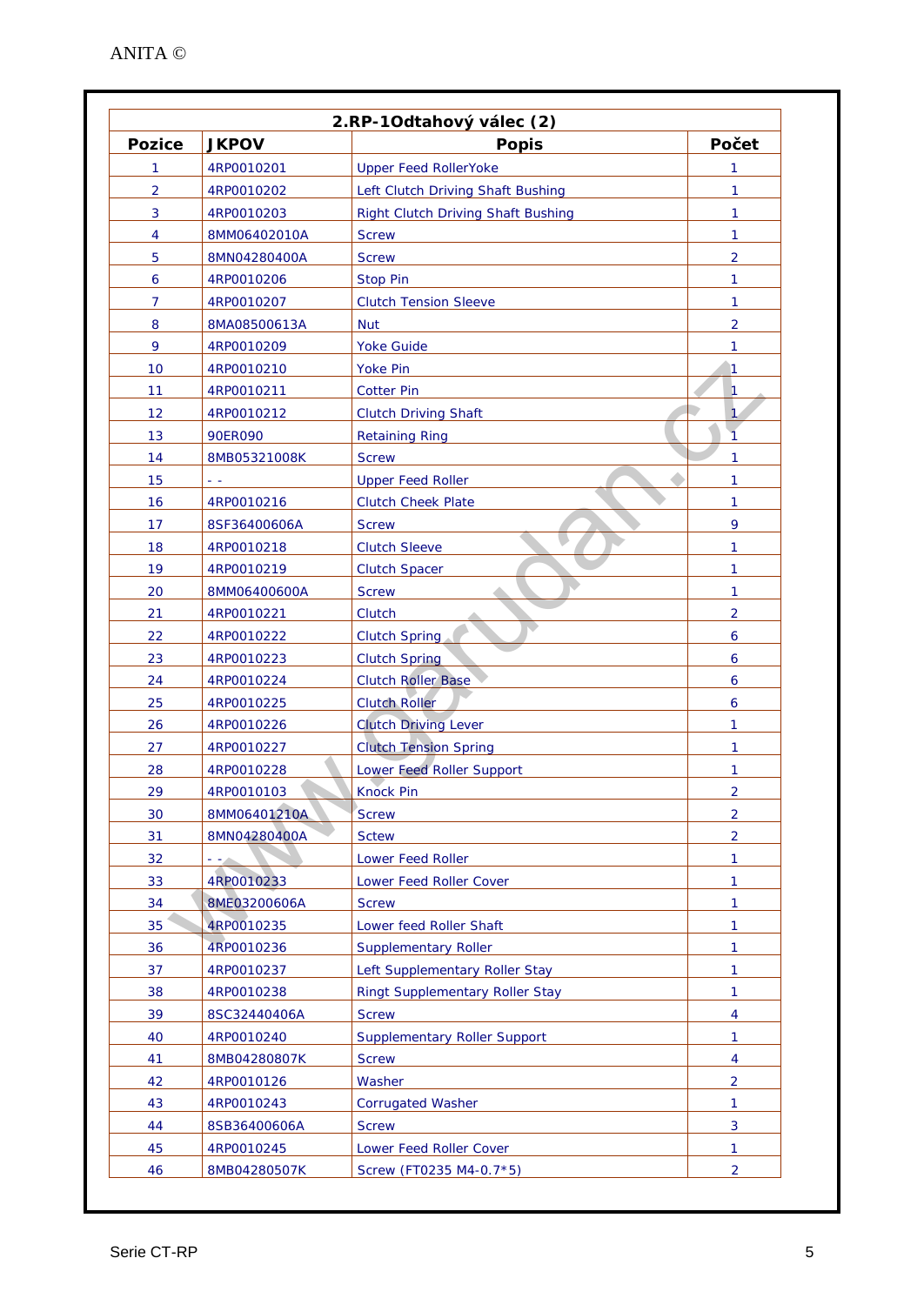